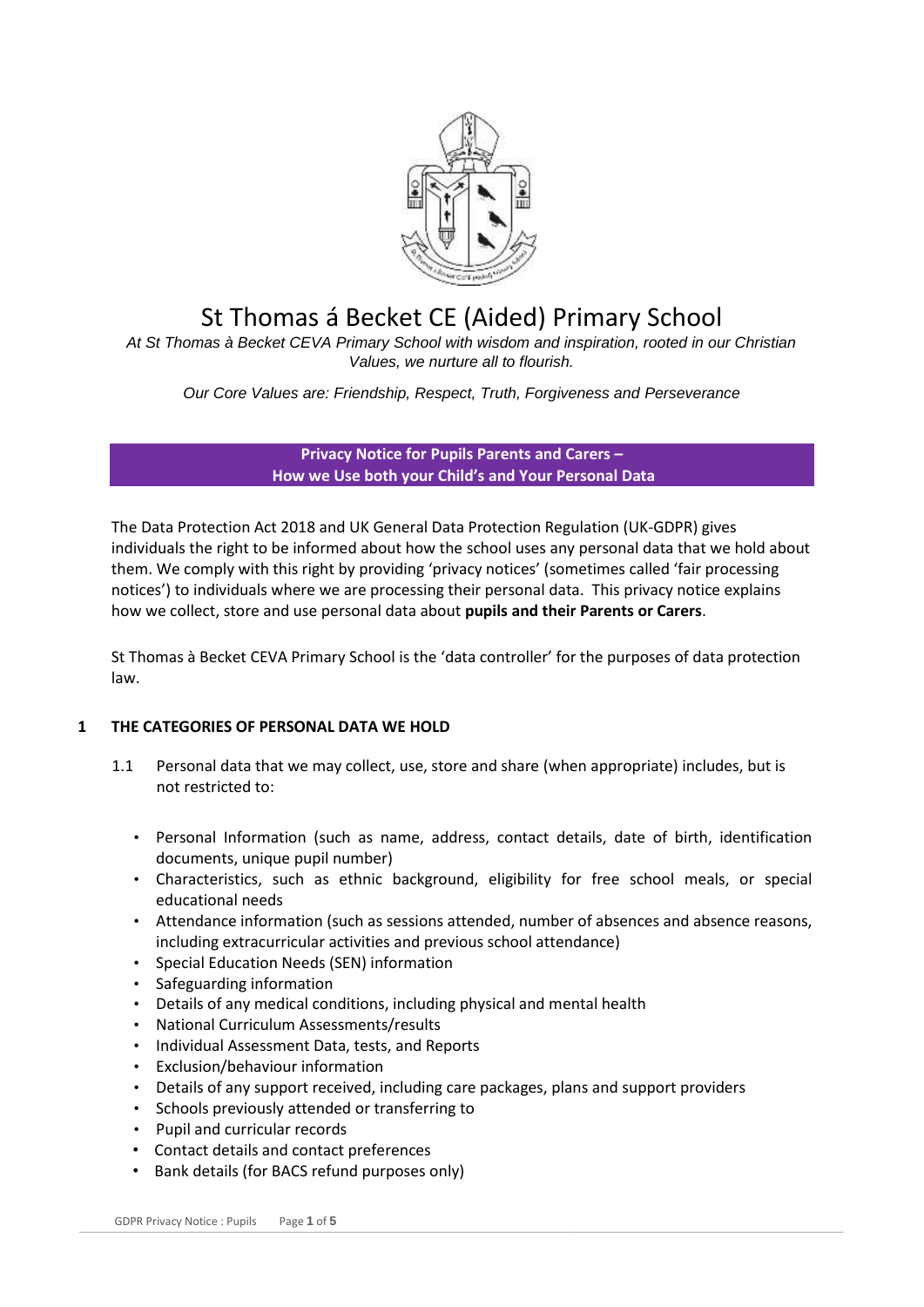- Photographs and videos
- Information gathered during investigations of complaints and or allegations, grievances, and disciplinary investigations
- Information concerning children in need and or looked after
- Family Court Orders relating to individual pupils
- 1.2 We may also collect, store and use information about you that falls into "special categories" of more sensitive personal data. This includes information about (where applicable):
	- Characteristics, such as ethnicity, languages spoken, nationality
	- Information regarding income and eligibility for certain benefits
	- Family circumstances, including related documentation
	- Physical and mental health, including medical conditions
	- Support received, including care packages, plans and support providers
	- Information provided by you relevant to your child's learning, attendance and wellbeing

We may also hold data that we have received from other organisations, including other schools, local authorities the Department for Education and Social Services.

## **2 WHY WE USE THIS DATA**

- 2.1 We use this data to:
	- Support pupil learning
	- Monitor and report to parents on your child's attainment and progress
	- Keep you informed about the running of the school (such as emergency closures) and events
	- Process payments for school services and clubs
	- Provide appropriate pastoral care
	- Protect pupil welfare including safeguarding pupils
	- Assess the quality of our services
	- Administer admissions waiting lists
	- Carry out research
	- Comply with the law regarding data sharing and our legal and statutory obligations
	- Respond to complaints, grievances, allegations and disciplinary investigations.

## **3 USE OF YOUR PERSONAL DATA FOR MARKETING PURPOSES**

- 3.1 St Thomas à Becket CEVA Primary School uses email as our primary communication method. We use email to notify parents and carers of school events, school closures and other school related issues.
- 3.2 We will also ask for your consent to receive other communications relating to campaigns, charitable causes or services that may be of interest to you. You can withdraw consent or 'opt out' of receiving these emails at any time by contacting the school office.

## **4 OUR LEGAL BASIS FOR USING THIS DATA**

- 4.1 St Thomas à Becket CEVA Primary School holds the legal right to collect and use personal data relating to pupils and their families, in order to meet legal requirements under Public Task or legitimate interests set out in the UK-GDPR and UK law, including those in relation to the following:
	- Article 6 and Article 9 of the General Data Protection Regulations
	- Education Act 1996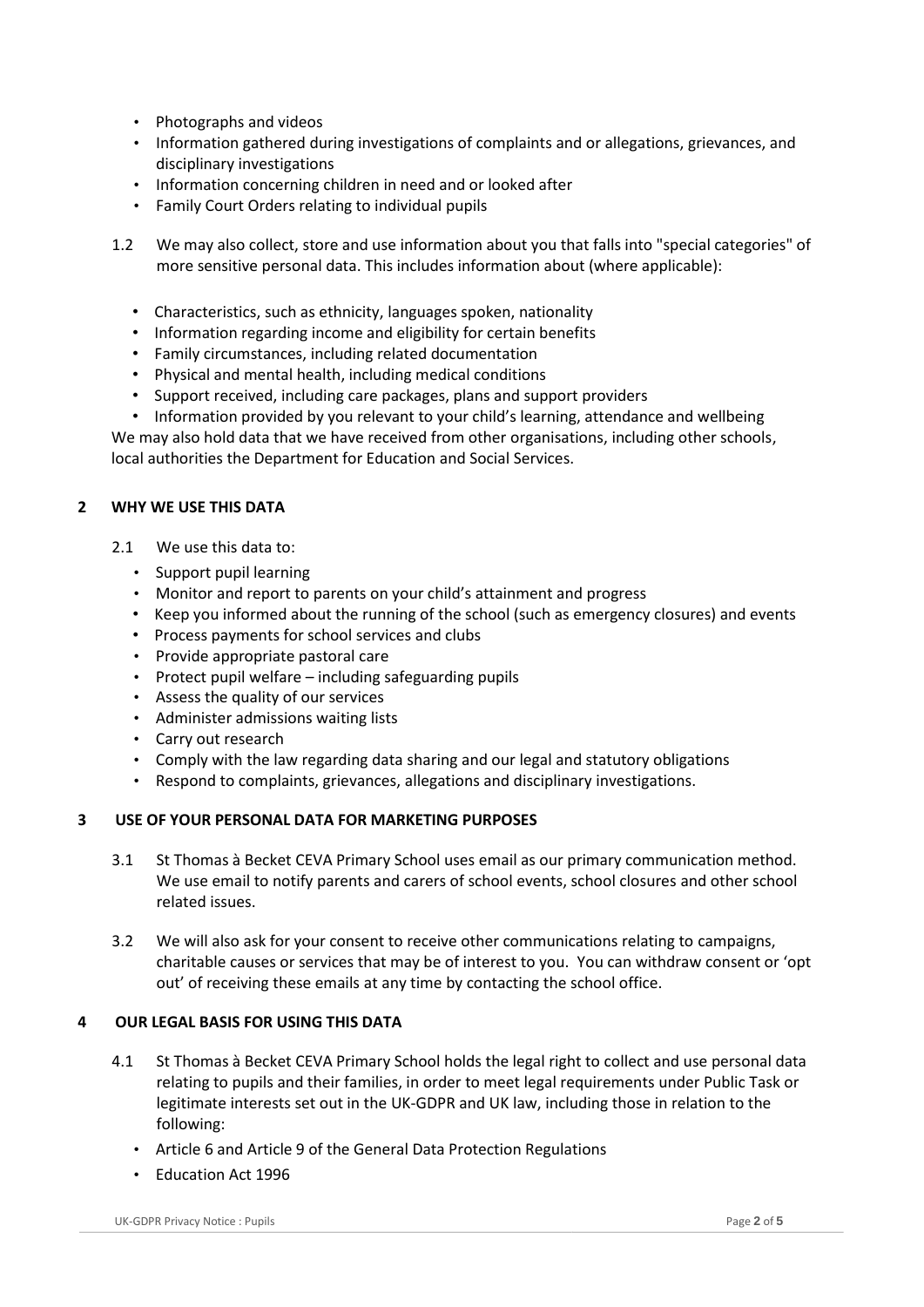- Regulation 5 of The Education (Information About Individual Pupils) (England) Regulations 2013
- 4.2 Most commonly, we process it where:
	- We need to comply with a legal obligation
	- We need to perform an official task in the public interest
	- We need to fulfil a contract we have entered with you
- 4.3 Less commonly, we may also process your personal data in situations where:
	- We have obtained consent to use it in a certain way
	- We need to protect the individual's vital interests (or someone else's interests)

## **5 COLLECTING THIS INFORMATION**

5.1 Whilst most of the information you provide to us is mandatory, some of it is provided to us on a voluntary basis. In order to comply with the General Data Protection Regulation, we will inform you whether you are required to provide the information to us or if you have a choice.

## **6 HOW WE STORE THIS DATA**

- 6.1 We keep the personal information while the pupil is attending our school and beyond if this is necessary in order to comply with our legal obligations. Personal data is stored in line with our Data Protection Policy and is usually transferred to the child's next school.
- 6.2 In accordance with the UK-GDPR, the school does not store personal data indefinitely. We hold data for the periods of time as stated in our Records Retention Policy.

# **7 DATA SHARING**

- 7.1 We do not share information with any third party without consent unless the law and our policies allow us to do so. Examples with whom we may share your personal information are:
	- Our local authority to meet our legal obligations to share certain information with it, such as safeguarding concerns and exclusions
	- The Department for Education
	- The pupil's family and representatives
	- School to school networks
	- Educators and examining bodies
	- Our regulator/auditor, e.g. Ofsted, Government departments or agencies, e.g. Processing Free School Meal applications
	- Suppliers and service providers to enable them to provide the service we have contracted them for, e.g. ParentPay, School's MIS
	- The NHS, Financial organisations, e.g. BACS payments
	- Our auditors
	- Our Data Protection Officer
	- Health authorities, Physiotherapists, Occupational Therapists, Audiology, Deaf CAMHS, Cochlear Implant Teams, School Nurses etc.
	- Relevant Pupil Safeguarding Bodies Health and social welfare organisations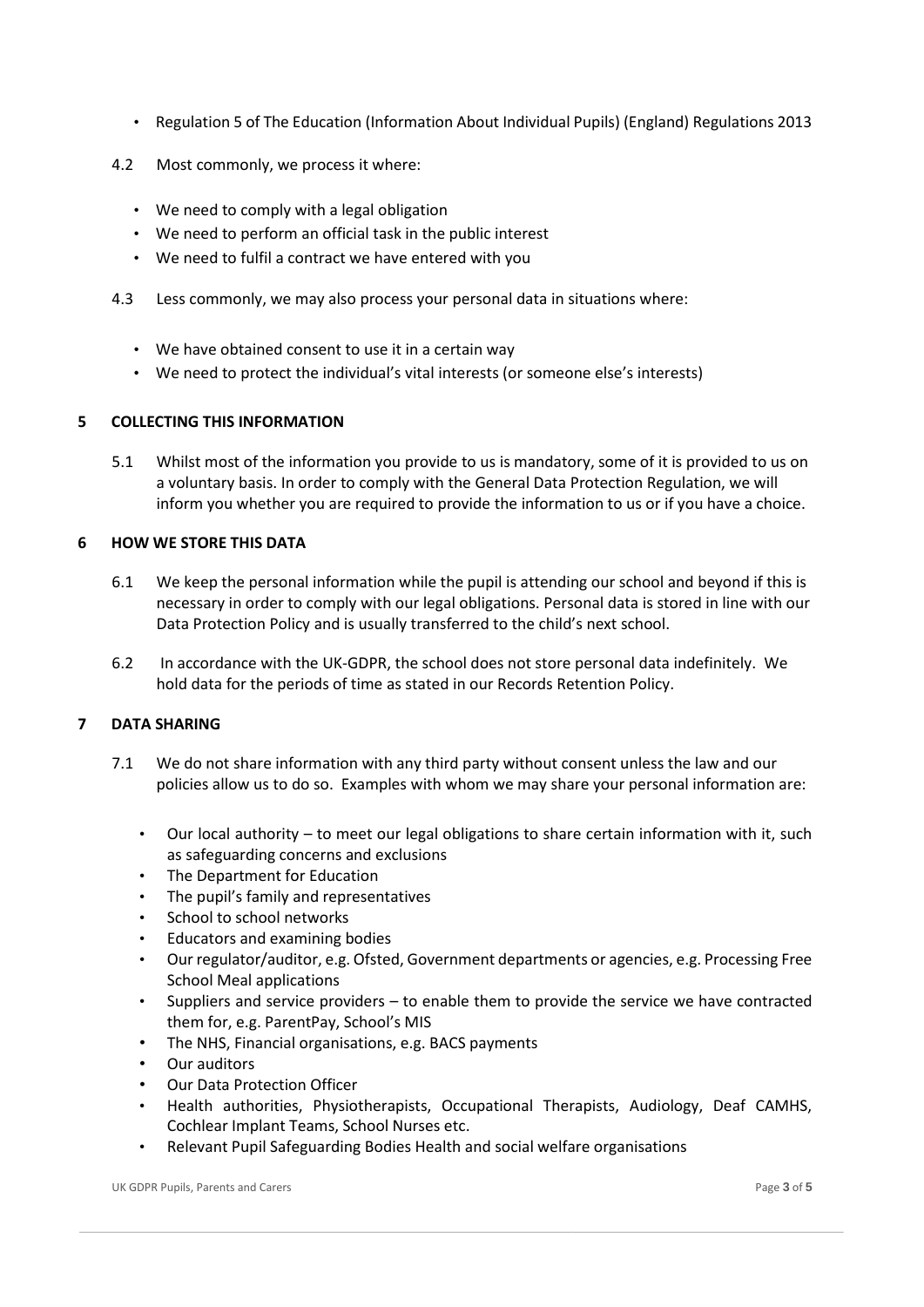- Professional advisers and consultants
- Police forces, courts, tribunals
- Professional bodies

## **8 WHY WE SHARE PUPIL INFORMATION**

- 8.1 We do not share information about our pupils with anyone without consent unless the law and our policies allow us to do so. We share pupils' data with the Department for Education (DfE) on a statutory basis. This data sharing underpins school funding and educational attainment policy and monitoring.
- 8.2 We are required to share information about our pupils with our Local Authority (LA) and the Department for Education (DfE) under section 3 of The Education (Information About Individual Pupils) (England) Regulations 2013.

## **9 DATA COLLECTION REQUIREMENTS**

9.1 To find out more about the data collection requirements placed on us by the Department for Education (for example, via the school census) go t[o https://www.gov.uk/education/data](https://www.gov.uk/education/data-collection-and-censuses-for-schools.)[collection-and-censuses-for-schools.](https://www.gov.uk/education/data-collection-and-censuses-for-schools.) 

## **10 THE NATIONAL PUPIL DATABASE (NPD)**

- 10.1 We are required to provide information about pupils to the Department for Education (DfE) as part of statutory data collections such as the school census. Some of this information is then stored in th[e National](https://www.gov.uk/government/publications/national-pupil-database-user-guide-and-supporting-information) [Pupil Database](https://www.gov.uk/government/publications/national-pupil-database-user-guide-and-supporting-information) (NPD), which is owned and managed by the DfE and provides evidence on school performance to inform research.
- 10.2 The database is held electronically so it can easily be analysed for statistics. The information is securely collected from a range of sources including schools, local authorities and exam boards. The Department for Education may share information from the NPD with other organisations which promote children's education or wellbeing in England. Such organisations must agree to strict terms and conditions about how they will use the data.
- 10.3 For more information, see the Department's webpage on [how it collects and shares research](https://www.gov.uk/data-protection-how-we-collect-and-share-research-data)  [data.](https://www.gov.uk/data-protection-how-we-collect-and-share-research-data) You can also [contact the Department for Education](https://www.gov.uk/contact-dfe) with any further questions about the NPD.

## **11 TRANSFERRING DATA INTERNATIONALLY**

11.1 Where we transfer personal data to a country or territory outside the European Economic Area, we will do so in accordance with data protection law.

## **12 PARENTS AND PUPILS' RIGHTS REGARDING PERSONAL DATA**

12.1 Individuals have a right to make a 'Subject Access Request' to gain access to personal information that the school holds about them. Parents/carers can make a request with respect to their child's data where the child is not considered mature enough to understand